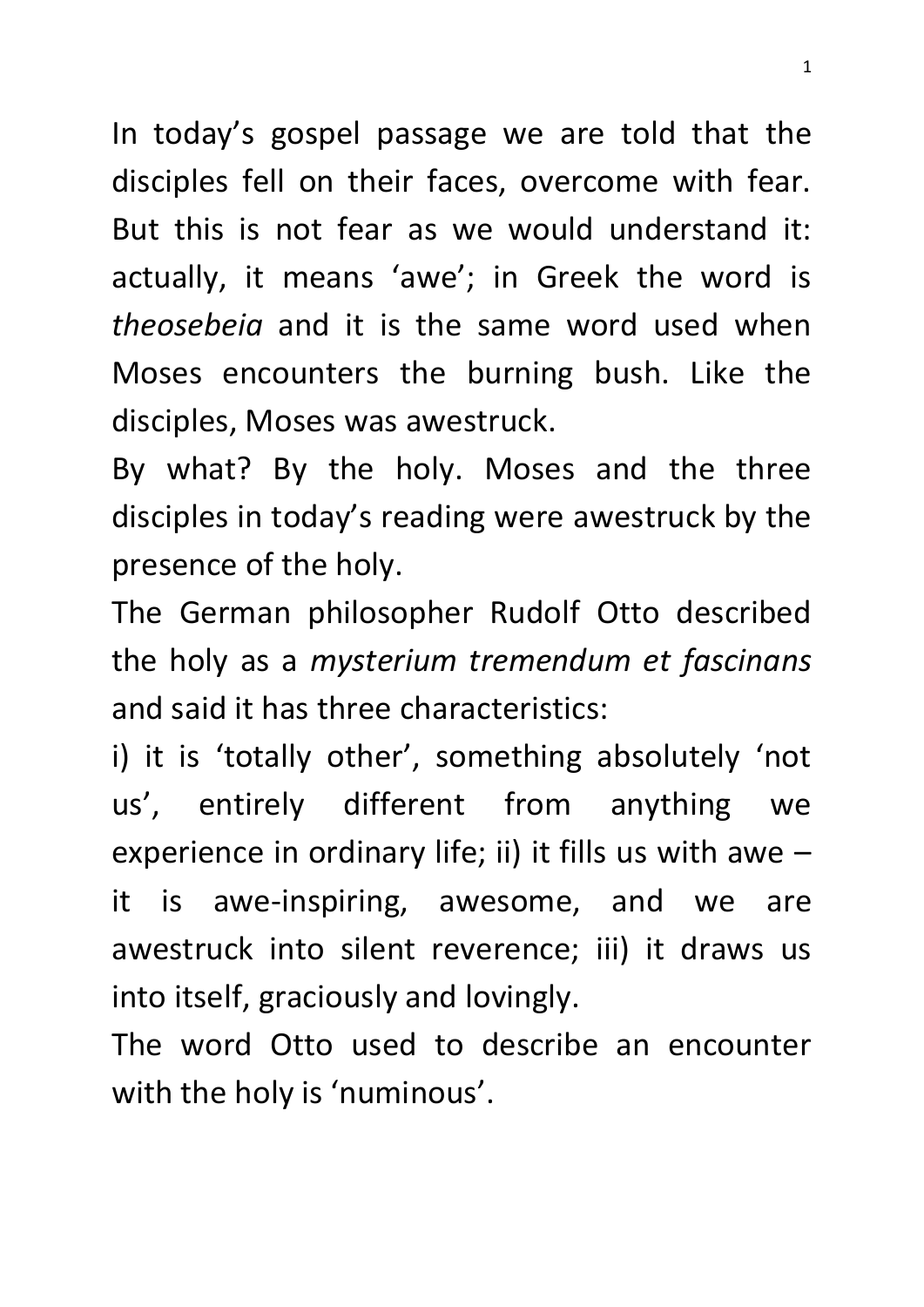Anyone who has seen Steven Spielberg's film *Close Encounters of the Third Kind* will have also see a perfect visual depiction of the numinous: the encounter with the extra-terrestrials towards the end of the film is almost like a religious experience  $-$  the scientists stand dumb, their mouths open, their eyes shining… amazingly, with something approaching love. But then, Spielberg has always known what he is doing.

But what does 'holy' mean?

The word has its roots in a cluster of terms that describe a state of *wholeness*: the German *heil*, the Anglo-Saxon *hal* and *halig*, the Latin *sanctus* coming from *sanus*, which is 'health'. All these words mean entire, whole, complete, in a state of equilibrium; so the deepest meaning of 'holiness' is 'wholeness', of being 'sound' in the sense of being totally complete and lacking nothing. It isn't a matter of quantity but quality: it is a wholeness of being. Holiness had nothing to do with being pious and trying to like everyone and be nice to people – that's the quickest path to neurosis.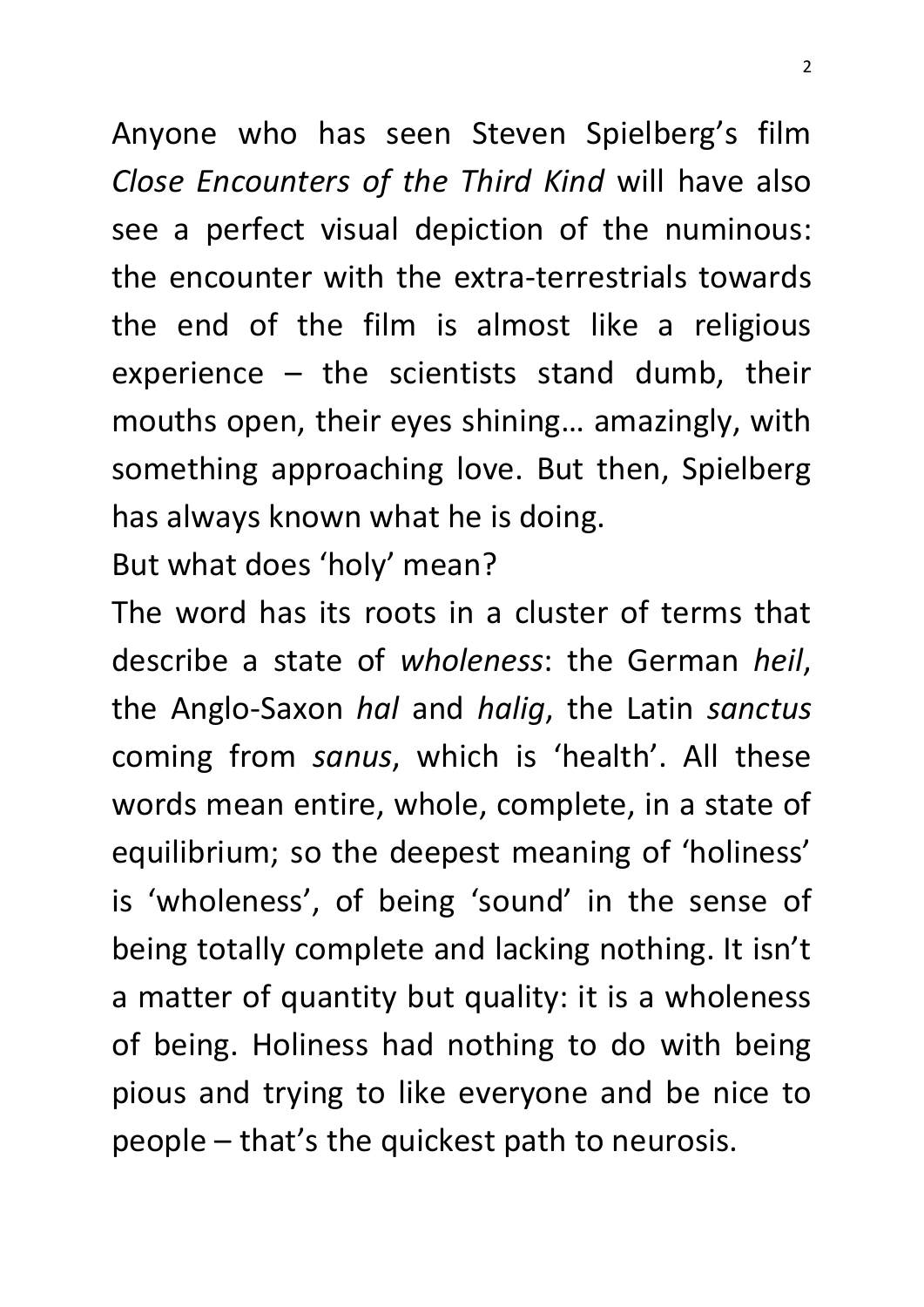Each one of us is called to wholeness and, by the grace of God, in the end it shall be ours. But what do we do here and now, on our *journey towards*  wholeness?

Carl Jung said: "Wholeness is not achieved by cutting off a portion of one's being, but by integration of the opposites." Actually, St Nicholas of Cusa said it about 600 years before Jung, and he called it 'the coincidence of contraries'. He said that's what God is: the reconciliation of all opposites in a perfect wholeness of being.

Well, for example, take the opposites of compassion and anger… living with the contraries of compassion and anger within ourselves – this could mean getting angry about the right things, injustice and inequality, not denying our anger but integrating it; or living with the contraries of human sympathy and prejudice within ourselves – which could mean coming to truly appreciate the feelings of those who suffer prejudice and doing something about it, not refusing to acknowledge our prejudice but integrating it; or living with the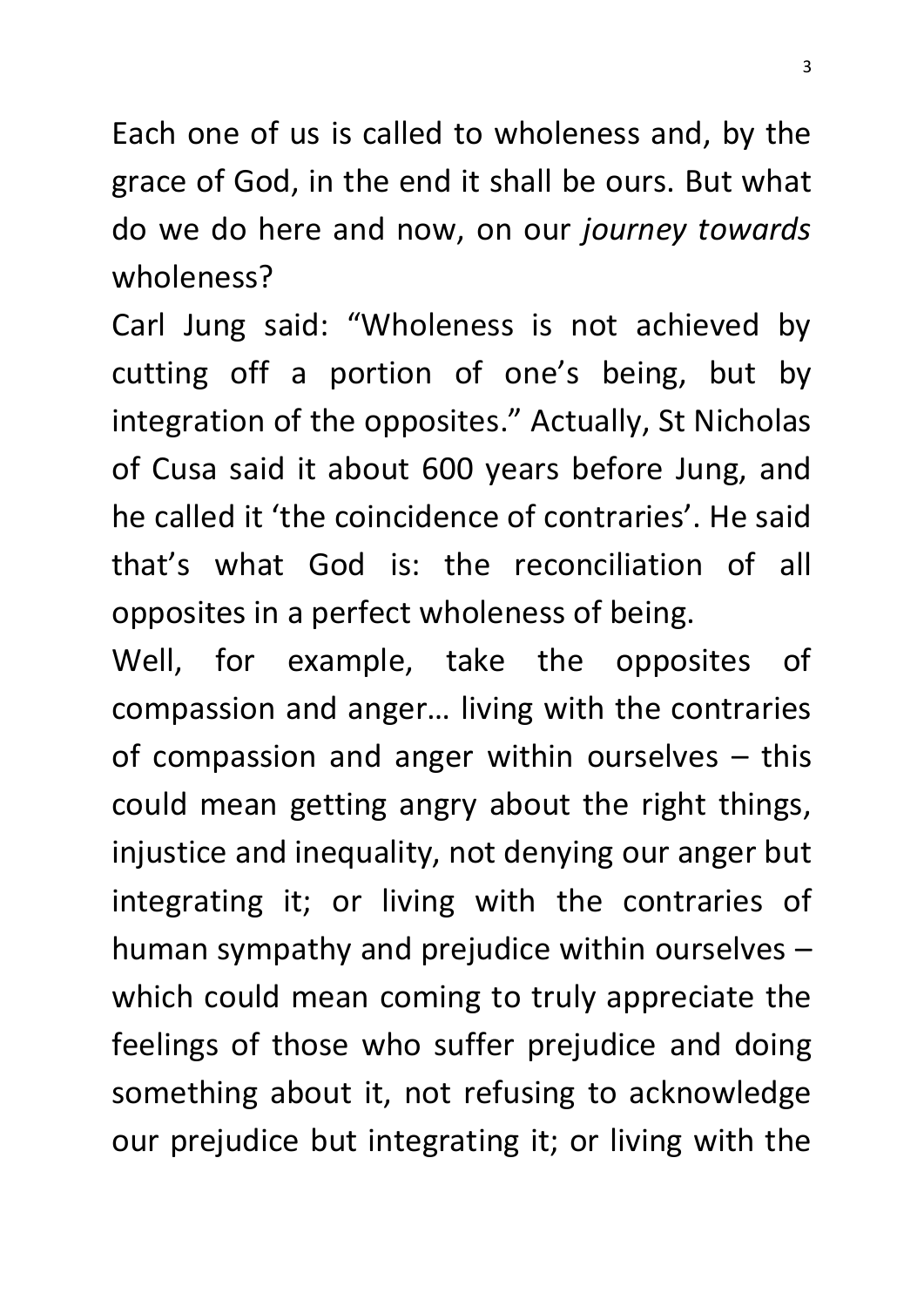contraries of sexuality and spirituality – those two have for so long been seen as opposites – which could mean developing a deeper understanding of the nature of the Incarnation and the beauty of creation, not attempting to stifle our sexual feelings, but integrating them.

In ways like these – and other ways, too, we are gradually transformed by God's own hand, slowly made whole by his love. And it absolutely is love that works this transformation, because in his transfiguration Jesus appears with Moses and Elijah, the two great representatives of the law and the prophets. And Jesus himself says the entire meaning of the law and the prophets is love. So when Peter and the other disciples are overcome with awe in the presence of the holy, the numinous, they are in the truest sense overcome in the presence of love. That's how we know what love is in our own lives: we're overcome by it. Love, in the end, overcomes everything: even the horror and cruelty and